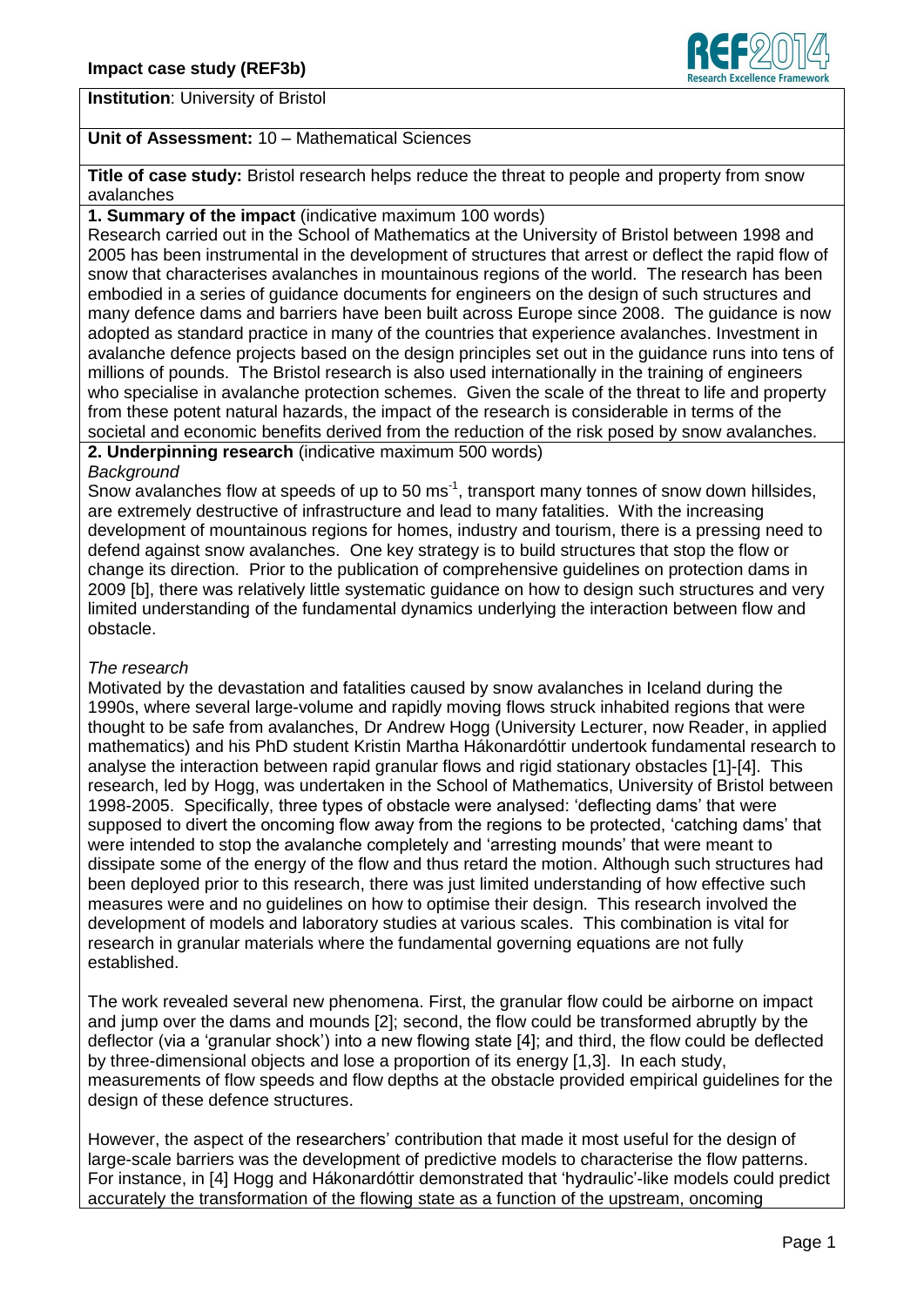

conditions. In particular, they showed how to calculate the position of the granular shock and the depth and velocity of the flowing material adjacent to the barrier. In [2] they showed how to predict the trajectory of the airborne granular jet, including its launch angle, as a function of the flow and barrier characteristics. Finally, in [1,3] they examined the energy loss in flows deflected by threedimensional objects, relating it to the layout and size of the obstacles. These models and insights were based upon fundamental scientific principles and permitted the insights gained in the laboratory to be applied at the natural scale.

**3. References to the research** (indicative maximum of six references)

\*[1] Hákonardóttir, K.M., Hogg, A.J., Jóhannesson, T. & Tomasson, G.G. 2003 A laboratory study of the retarding effect of braking mounds. *J. Glaciology.* **49**. 191-200

[DOI:10.3189/172756503781830692.](http://dx.doi.org/10.3189/172756503781830692)

\*[2] Hákonardóttir, K.M., Hogg, A.J., Batey, J. & Woods, A.W. 2003 [Flying avalanches.](http://www.maths.bris.ac.uk/~maajh/PDFPapers/GRLAval.pdf) *Geophys. Res. Letters* **30** DOI: 10.1029/2003GL018172.

[3] Hákonardóttir, K.M., Hogg, A.J., Jóhannesson, T., Kern, M. & Tiefenbacher, F. 2003 [Large](http://www.maths.bris.ac.uk/~maajh/PDFPapers/SurvGeophys.pdf)[scale avalanche braking mounds and catching dam experiments with snow: a study of the airborne](http://www.maths.bris.ac.uk/~maajh/PDFPapers/SurvGeophys.pdf)  [jet.](http://www.maths.bris.ac.uk/~maajh/PDFPapers/SurvGeophys.pdf) *Surveys in Geophysics* **24**, 543-554 DOI: 10.1023/B:GEOP.0000006081.76154.ad.

\*[4] Hákonardóttir, K.M. & Hogg, A.J. 2005 [Oblique shocks in rapid granular flows.](http://www.maths.bris.ac.uk/~maajh/PDFPapers/PhysFldsDeflect.pdf) *Phys. Fluids* **17** 077101 DOI: 10.1063/1.1950688.

\* references that best indicate the quality of the underpinning research.

**4. Details of the impact** (indicative maximum 750 words)

The impacts of this research are that (i) it underpins and is essentially embodied in modern guidelines on the design of avalanche defence barriers; (ii) it has been used extensively by specialists across Europe who design barriers and has played a crucial part in securing very significant investment in infrastructure through large-scale civil engineering projects aimed at reducing the risk of avalanche damage to settlements; and (iii) the research findings form the basis of highly regarded training courses for avalanche professionals.

# *Guidelines on design*

The research findings on the interaction between obstacles and avalanches and their implications for the design of defence barriers ([1]-[4]) have been disseminated in a series of reports written by professional avalanche researchers that provide practical guidance for avalanche engineers and other users. The following two reports are particularly significant:

*Background for the determination of dam height in the SATSIE dam design guidelines (Icelandic Met Office, March 2008)* [a]

*The design of avalanche protection dams. Recent practical and theoretical developments (European Commission, 2009)* [b]

These publications (particularly [b], which is the more comprehensive) are specifically targeted at engineers tasked with designing new structures and they contain many practical guidelines. In [b], research conducted by Hogg and Hákonardóttir forms the basis for Chapter 5 ('Deflecting and catching dams') and Chapter 9 ('Braking mounds'). Additionally, parts of Chapter 6 ('Special considerations for deflecting dams') and Appendix D ('Integrated protective measures – a practical example') feature several ideas developed by Hogg and Hákonardóttir. This handbook has been reviewed in journals, whose core audience includes civil engineers who design avalanche defences in the public and private sectors internationally. For example, Jomelli concludes that the handbook "represents a useful addition to the technical literature and a good reading opportunity for scientists, engineers and practitioners" [c], while Ancey observes that "Trained engineers and practitioners will find useful information on recent developments concerning avalanche-catching dams" [d].

The scientific guidelines [3,4,b] are also reported in *Handbuch Technischer Lawinenschutz* (2011)[e], a thorough reference book about snow avalanche safety and the design of snow avalanche protection measures, including supporting structures and dams[h]. This is published in German, edited by avalanche professionals from the Austrian Service for Torrent and Avalanche Control [e]; an English version is planned. The book has been well received in the engineering community. Wolfgang Fellin writes that "…the handbook…should become a basic reference for all those involved in avalanche protection and alpine civil engineering" [f]. The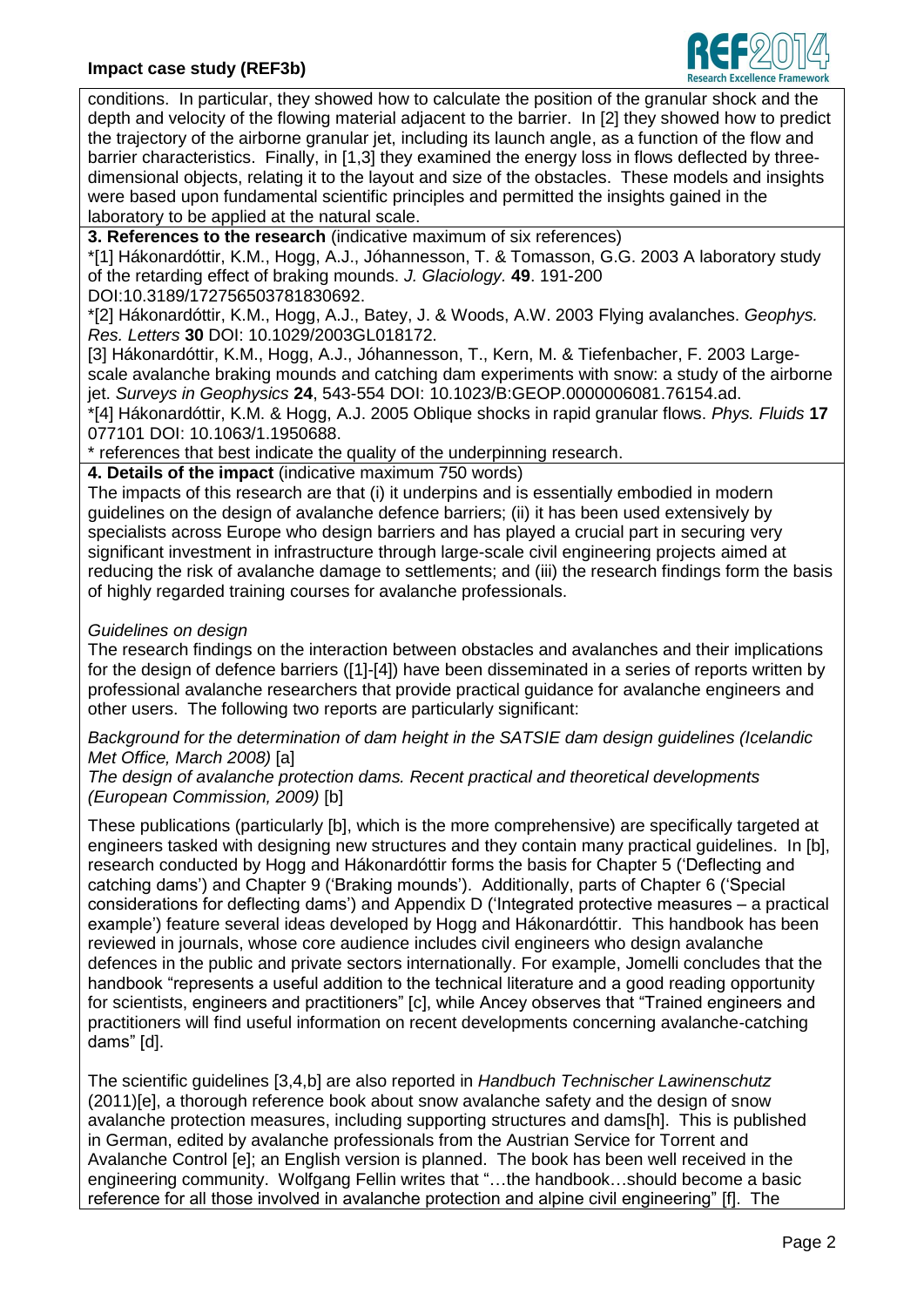## **Impact case study (REF3b)**



guidelines also feature in recently adopted Austrian technical guidelines ONR 24806:2011-12- 15: *Permanent technical avalanche protection: Design of structures*, while the new methodology for computing granular shocks [4] has been implemented in software ('WLV-DammTool') and this tool is now used by avalanche professionals across Europe [g].

## *Investment in infrastructure*

The research results [1]-[4], embodied in the new guidelines [b], have been employed at a range of locations in Iceland, thus reducing the risks for villages and other settlements [h]. The economic cost of avalanche damage in Iceland between 1974 and 2000 is estimated at £16M, while there were 69 fatalities. The new avalanche protection measures are intended to avoid such losses [h]. The six projects that have been completed in Iceland since 2008 using the research findings [1]-[4] and new guidelines [b] are at Bíldudalur (€1.9 M), Ólafsvík (€2.3 M), Ólafsfjörður (€1.6 M), Bolungarvík (€9.3 M), Neskaupstaður 1 (€6.2 M) and Neskaupstaður 2 (€10.1 M). (The figures in parentheses are the infrastructure costs of the projects [h].) Currently there are seven projects under construction or in the later stages of design. These are at Patreksfjörður (two projects), Bíldudalur, Ísafjörður (two projects), Siglufjörður and Eskifjörður. Overall, the Icelandic government is spending €5.1M per year on avalanche defence and this level of spending will continue until at least 2020, by which time it is envisaged that most endangered settlements will have been protected [h]. It is assessed that the installation of these various avalanche defence measures significantly reduces the risk of damage to settlements in potential avalanche tracks. For instance, the chief avalanche scientist at the Icelandic Meterological Office writes, "We might guestimate that the risk is in many cases reduced by an order of magnitude...." [h].

The research [1]-[4] and new guidelines [b] also form the basis of the design of a number of defence structures in Norway, with the design work carried out by avalanche engineers at the Norwegian Geophysical Institute [i]. The projects include the dimensioning and design of a deflection dam protecting a power station at Rolandsfjorden in the municipality of Meløy, Nordland county, which was completed in 2011; and the dimensioning and design of protection dams at Rømmingslia, municipality of Oppdal, Oppland county, and for Hotel Alexandria, Loen, municipality of Stryn, Sogn og Fjordane county, and a transformer station in the municipality of Høyanger, Sogn og Fjordane county. In addition, design works are being carried out to safeguard buildings at Kobbelv hydroelectric power station, municipality of Sørfold, Nordland county, and exposed masts of high-voltage power line through avalanche-prone terrain in the municipalities of Naustdal, Høyanger and Sogndal, Sogn og Fjordane county. The cost of such works is approximately £2- 3M, but the value of the infrastructure they protect is dramatically higher (at least £100M) [i].

The guidelines for the design of avalanche defence structures [b] have also been adopted by alpine European countries. In France, extensive measures are being constructed at Chamonix to defend against avalanches originating from the Taconnaz glacier. This installation includes mounds and deflecting and catching dams. The investment is approximately €10M and the design, which relies on the research results of Hogg and Hákonardóttir [1]-[4], was carried out by IRSTEA (French National Research Institute of Science and Technology for Environment and Agriculture)[j]. Researchers from the institute also designed the deflecting dam on the Fougeret avalanche track at Cialancier (Saint-Etienne de la Tinee) in collaboration with RTM ('Restauration des Terrains de Montagne', France)[j], using the research findings [1]-[4] and the new guidelines [b]. The guidelines have also been used in Switzerland by the Institute for Snow and Avalanche Research (SLF) and in Austria, where the Austrian Service for Torrent and Avalanche Control are charged with the responsibility for assessing and managing the risk from avalanches. In the latter case, they have constructed a deflection and a catching dam at Tuiflahn (€1.5M), based on [1]-[4] and [b], which provides protection for 34 dwellings in the most hazardous zones and there are advanced plans for protection measures at Dalfaz to defend 26 buildings with an estimated infrastructure cost of €1.1M [g].

## *Training*

Various training courses for avalanche engineers have drawn heavily on the new approach to modelling the interactions between obstacles and avalanches developed by Hogg and Hákonardóttir [1]-[4]. These include a two-day course in 2012 for professional engineers from